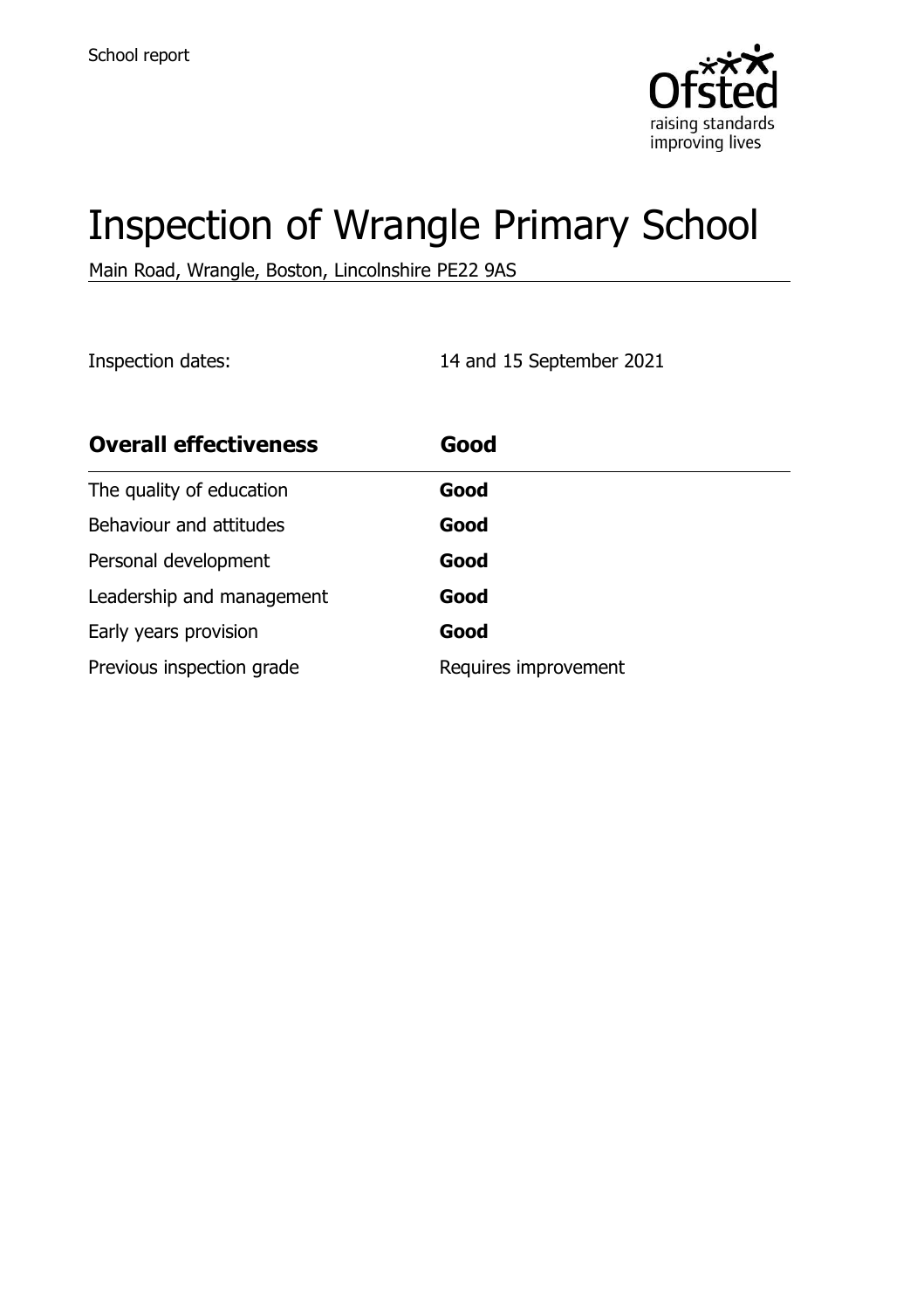

## **What is it like to attend this school?**

Wrangle Primary is like one big family. Staff know pupils and their families very well. Relationships between adults and pupils are positive. Pupils are happy here. They feel safe and are kept safe. They experience a wide variety of activities outside of the classroom. Pupils often use the school swimming pool, sensory garden and allotments. Pupils can attend a wide variety of after-school clubs and sporting events.

School leaders have high expectations for every child. They are determined that all pupils should succeed. This includes children in the early years, disadvantaged pupils and pupils with special educational needs and/or disabilities (SEND).

Pupils behave well. They sensibly follow the school routines. They enjoy receiving 'GEWPs' (Great Elite Wrangle Pounds) for good work and behaviour. These are collected and then 'spent' in the GEWP shop. Instances of bullying are extremely rare. Pupils have many adults with whom they can share any worries they may have.

Parents are unanimous in their praise of the school. One comment, typical of many, was, 'Our child is a valued member of this school. We are so pleased we found it. There is a real community here. It is an all-round fantastic school.'

#### **What does the school do well and what does it need to do better?**

The headteacher and subject leaders have ensured that the curriculum is well planned and sequenced. This includes in the early years. Pupils learn content through different topics. Subject leaders are clear about the subject-specific knowledge and skills they want pupils to learn in each topic. In science in Years 3 and 4, for example, pupils learn about different types of rock. This prepares them well for future learning when they will conduct tests on a range of materials. Not all subject leaders are aware of the content of the planned curriculum in the early years. They therefore do not have a full picture of how pupils learn in their subject from Reception to Year 6.

Staff have good subject knowledge. They explain activities carefully. Teachers check what pupils have remembered through quick quizzes and short tests. 'Flashback 4s' help pupils to recall their recent learning in mathematics. They help teachers to spot any gaps in pupils' understanding. Teachers then change future lessons accordingly.

The teaching of early reading and phonics is a strength. Staff have had effective training. They use a consistent approach through Reception and in key stage 1. Staff ensure that reading books match the phonic sounds pupils are learning. Leaders instil in pupils a love of reading. Recent online visits from authors and poets have encouraged pupils to read more often. Any pupil in danger of falling behind is spotted quickly and given effective support. Pupils keep up rather than catch up.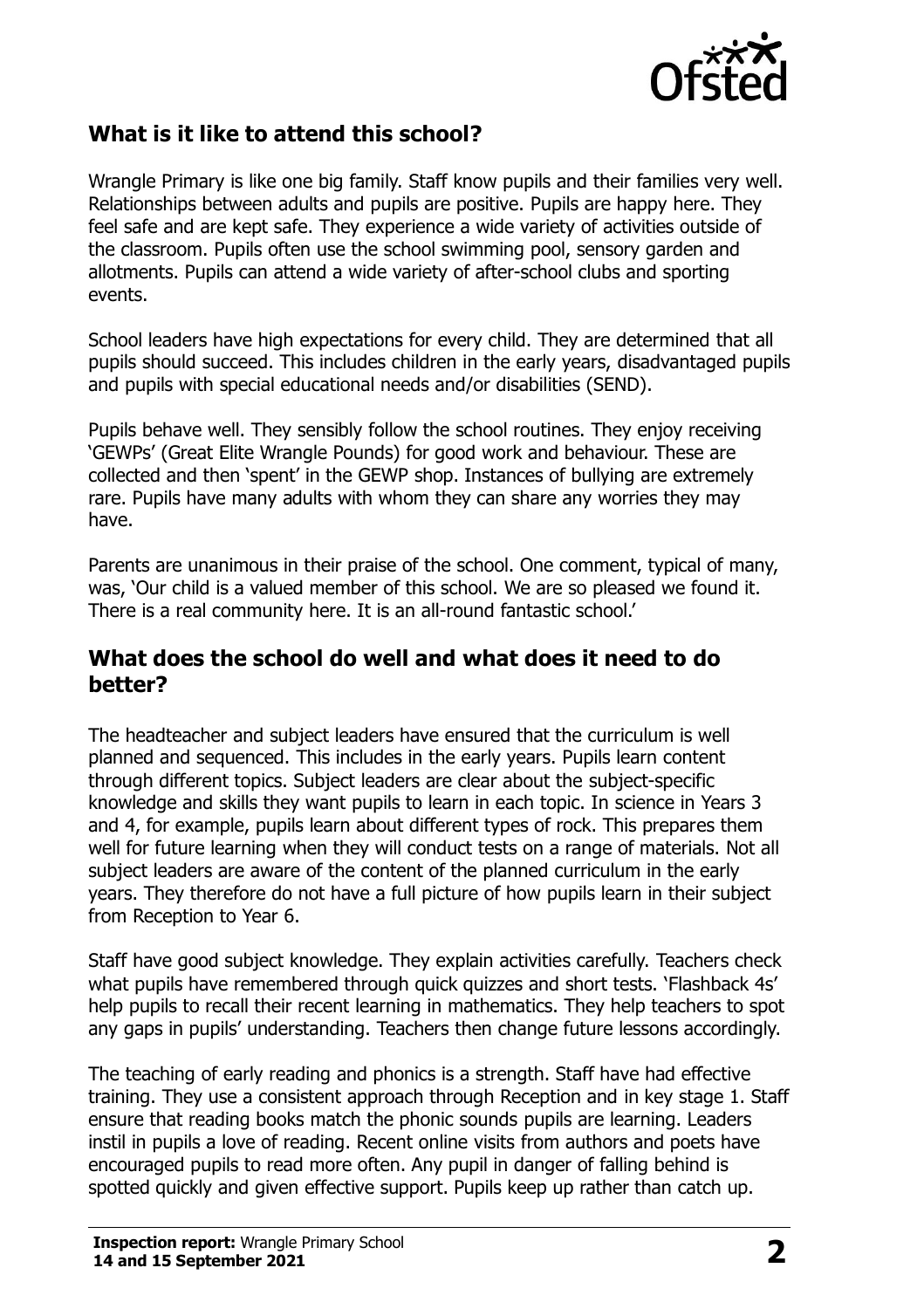

This well-thought-out approach is working. Pupils in key stage 2 enjoy reading. There is a good range of challenging books from which they can choose.

Pupils have positive attitudes to their learning. They are motivated and keen to learn. They take pride in their achievements and are proud to have their work displayed. Attendance has improved since the previous inspection. The vast majority of pupils arrive at school on time.

Pupils get on well with each other. One pupil said, 'When I first got to this school, I made friends in five minutes.' Pupils are polite to adults. They know the difference between right and wrong. Their knowledge of diversity and of faiths and cultures different to their own is not always as strong as it could be.

There is a wide range of opportunities for pupils to pursue their talents and interests. They learn how to stay safe when riding their bikes. The school council and school prime minister help to decide on fund-raising activities. The headteacher ensured that a range of activities still occurred online during the pandemic.

There is a robust system in place to identify and meet the needs of pupils with SEND. Teachers make adaptations to the curriculum for pupils who might need extra help. Short 'pre-teach' sessions help pupils with SEND to understand new vocabulary. Staff have received appropriate training in, for example, autism awareness and dyslexia.

Leaders have overseen improvements across the school. They have successfully tackled the right issues at the right time. Leaders appreciate the support from the local authority. Governors are knowledgeable and skilled. They ask challenging questions to hold leaders to account. They understand their statutory duties.

Staff enjoy working at the school. They appreciate the training opportunities available to them. They say that leaders are sensitive to their workload and 'help if we have a problem'.

# **Safeguarding**

The arrangements for safeguarding are effective.

Staff have received appropriate safeguarding training. They know about 'Prevent' and county lines drug trafficking, for example. They are vigilant to the potential signs of abuse or neglect. Staff are aware of the procedures to follow should they have any safeguarding concerns. Safeguarding leaders keep appropriate records. They ensure that outside agencies are contacted promptly. Policies consider the latest statutory guidance. This includes peer-on-peer abuse and harmful sexual behaviour. Pupils know how to keep themselves safe when online.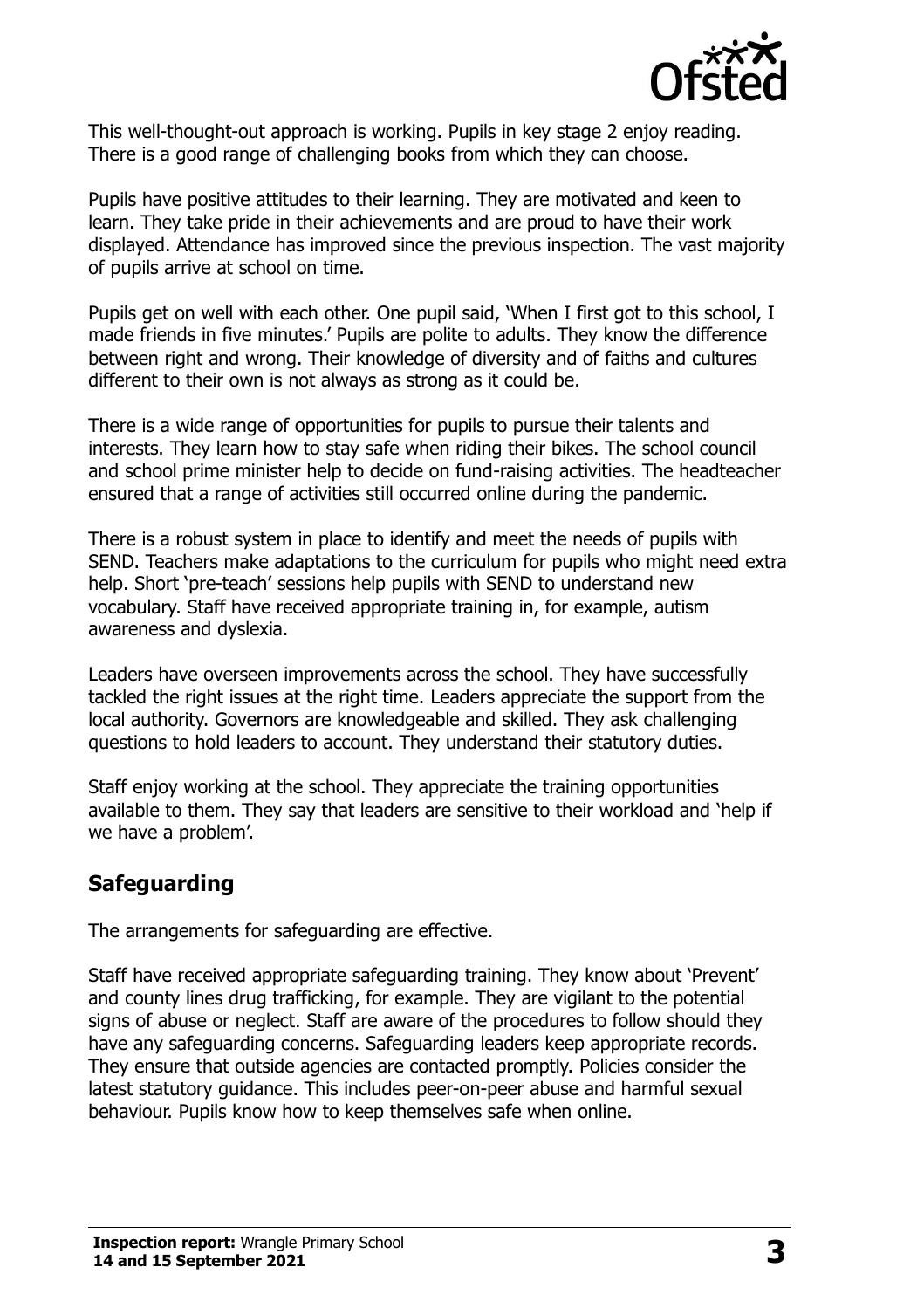

## **What does the school need to do to improve?**

#### **(Information for the school and appropriate authority)**

- Not all subject leaders know how their curriculum subjects begin in the early years. They do not have a full overview of their subject from the Reception class through to Year 6. Subject leaders should ensure that they make themselves aware of this content, so that they have the full picture of how pupils develop knowledge in their subject as they move through the school.
- Some pupils do not have a detailed enough knowledge of diversity and of faiths and cultures that are different to their own. They are therefore not as well prepared for life in modern Britain as they could be. Leaders should ensure that the curriculum contains effective opportunities for pupils to develop their knowledge in these areas, so that they develop their understanding of diversity and difference in British society.

### **How can I feed back my views?**

You can use [Ofsted Parent View](http://parentview.ofsted.gov.uk/) to give Ofsted your opinion on your child's school, or to find out what other parents and carers think. We use information from Ofsted Parent View when deciding which schools to inspect, when to inspect them and as part of their inspection.

The Department for Education has further quidance on how to complain about a school.

If you are the school and you are not happy with the inspection or the report, you can [complain to Ofsted.](http://www.gov.uk/complain-ofsted-report)

#### **Further information**

You can search for [published performance information](http://www.compare-school-performance.service.gov.uk/) about the school.

In the report, '[disadvantaged pupils](http://www.gov.uk/guidance/pupil-premium-information-for-schools-and-alternative-provision-settings)' refers to those pupils who attract government pupil premium funding: pupils claiming free school meals at any point in the last six years and pupils in care or who left care through adoption or another formal route.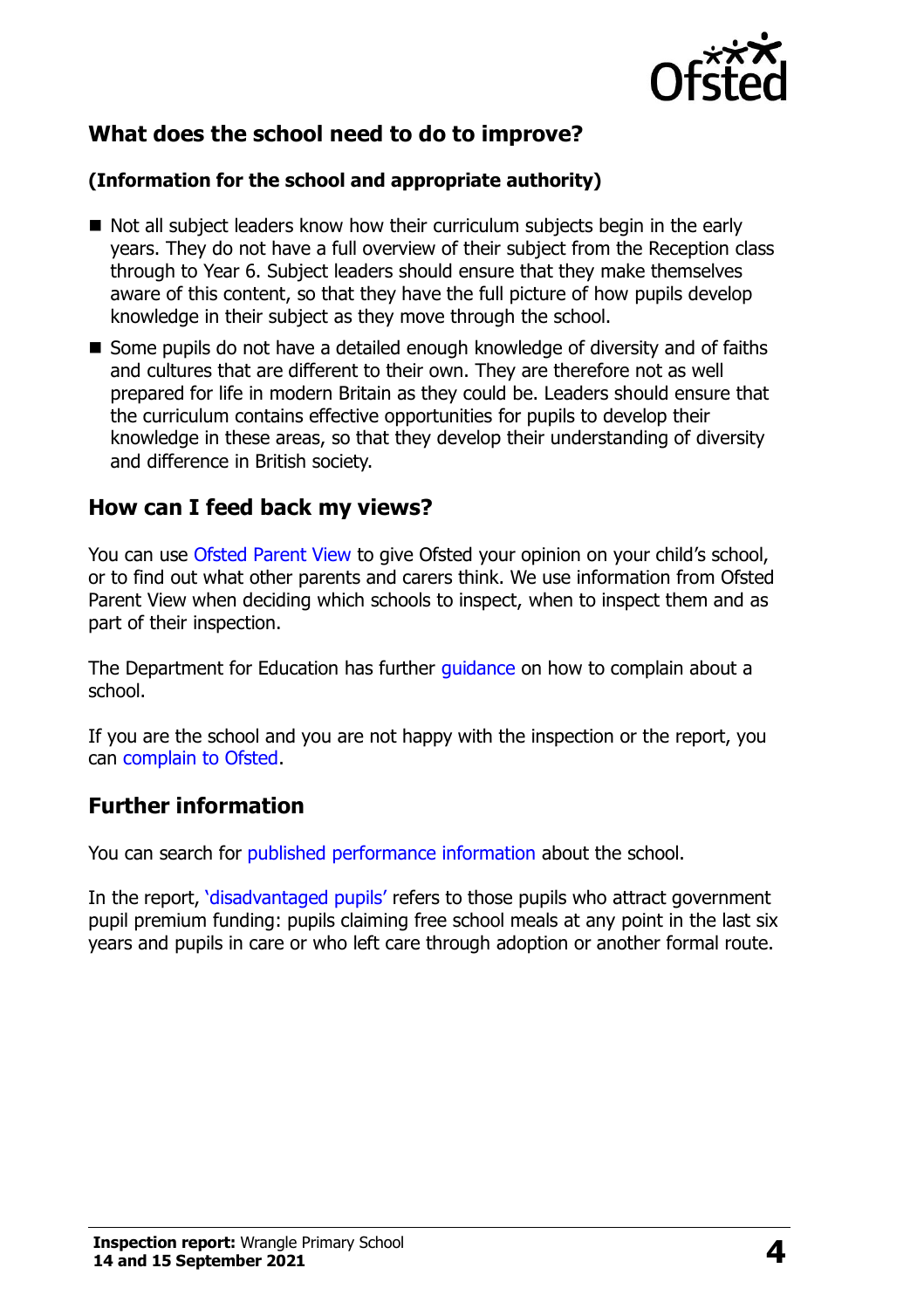

## **School details**

| Unique reference number             | 120685                                                               |
|-------------------------------------|----------------------------------------------------------------------|
| <b>Local authority</b>              | Lincolnshire                                                         |
| <b>Inspection number</b>            | 10199982                                                             |
| <b>Type of school</b>               | Primary                                                              |
| <b>School category</b>              | Foundation                                                           |
| Age range of pupils                 | 4 to 11                                                              |
| <b>Gender of pupils</b>             | Mixed                                                                |
| Number of pupils on the school roll | 54                                                                   |
| <b>Appropriate authority</b>        | The governing body                                                   |
| <b>Chair of governing body</b>      | <b>Stuart Pinchbeck</b>                                              |
| <b>Headteacher</b>                  | <b>Matthew Petch</b>                                                 |
| Website                             | www.wrangleprimaryschool.com                                         |
| Date of previous inspection         | 2 November 2017, under section 5 of the<br><b>Education Act 2005</b> |

## **Information about this school**

- The school is smaller than the average-sized primary school.
- The proportion of disadvantaged pupils and of pupils with SEND is above the national average.
- The school does not use the services of any alternative providers.

# **Information about this inspection**

The inspectors carried out this inspection under section 5 of the Education Act 2005.

This was the first routine inspection the school received since the COVID-19 (coronavirus) pandemic began. Inspectors discussed the impact of the pandemic with school leaders and have taken that into account in their evaluation.

- Inspectors held various meetings with the headteacher, subject leaders and two representatives from the governing body, including the chair. A conversation was held with a representative from the local authority.
- Inspectors carried out deep dives in phonics and early reading, mathematics, science and personal, social and health education. For each deep dive, inspectors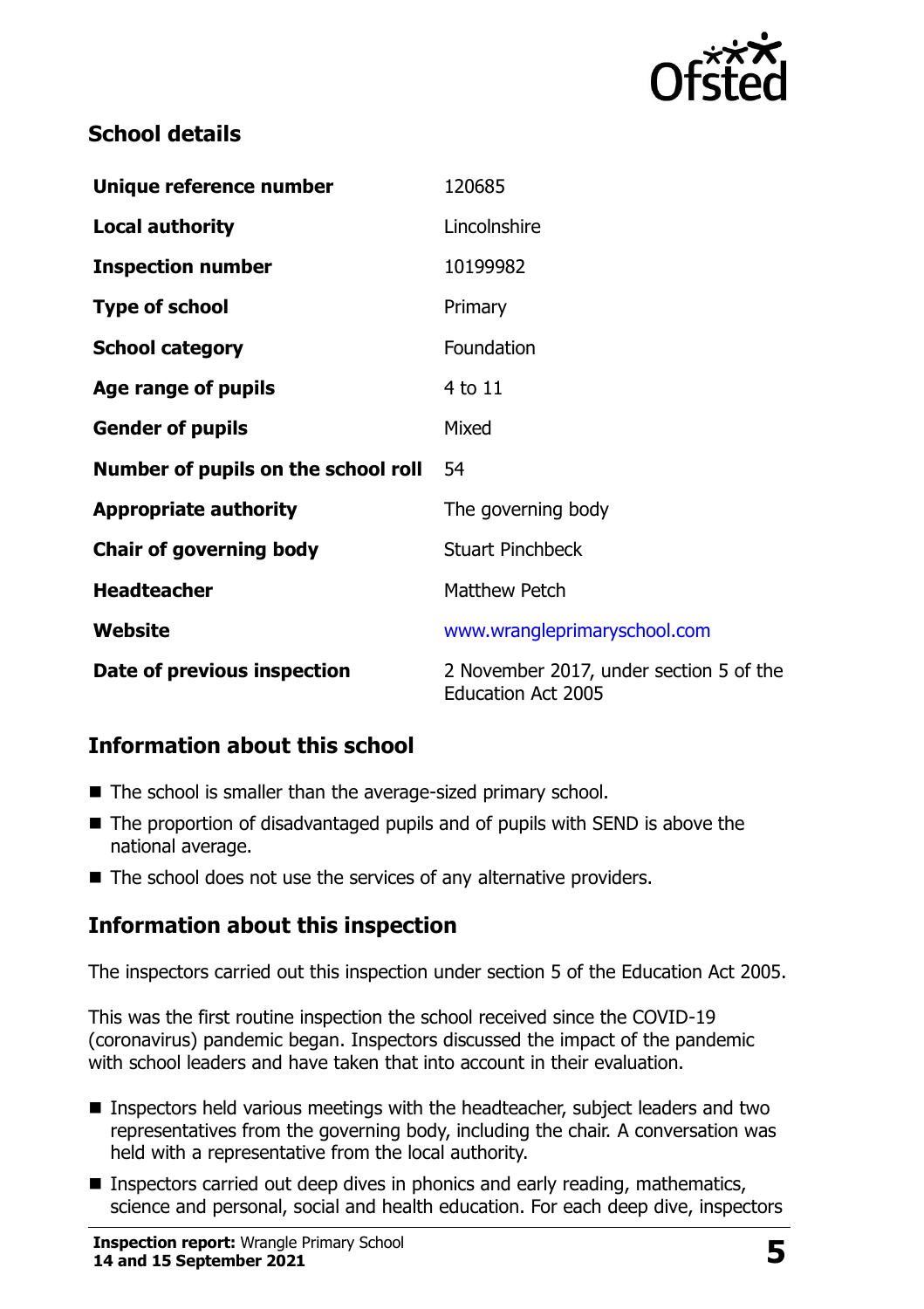

met with subject leaders, looked at the curriculum plans, visited a sample of lessons, spoke to teachers, spoke to some pupils about their learning and looked at samples of pupils' work.

- Inspectors also looked at curriculum plans and spoke to leaders about some other subjects.
- In order to inspect safeguarding, an inspector checked the single central record. Checks were made on staff training and their knowledge of the school's safeguarding procedures. Safeguarding records were scrutinised.
- Inspectors observed pupils during their lessons and during social times. Meetings were held with the headteacher and early years leader to gather evidence about pupils' personal development and the provision in the Reception class.
- There were 12 responses to Ofsted's pupil questionnaire, 15 responses to Ofsted's staff questionnaire and 13 responses to Ofsted's Parent View questionnaire that were taken into consideration.

#### **Inspection team**

Peter Stonier, lead inspector Her Majesty's Inspector

Rebecca Jackson **Calculation** Ofsted Inspector